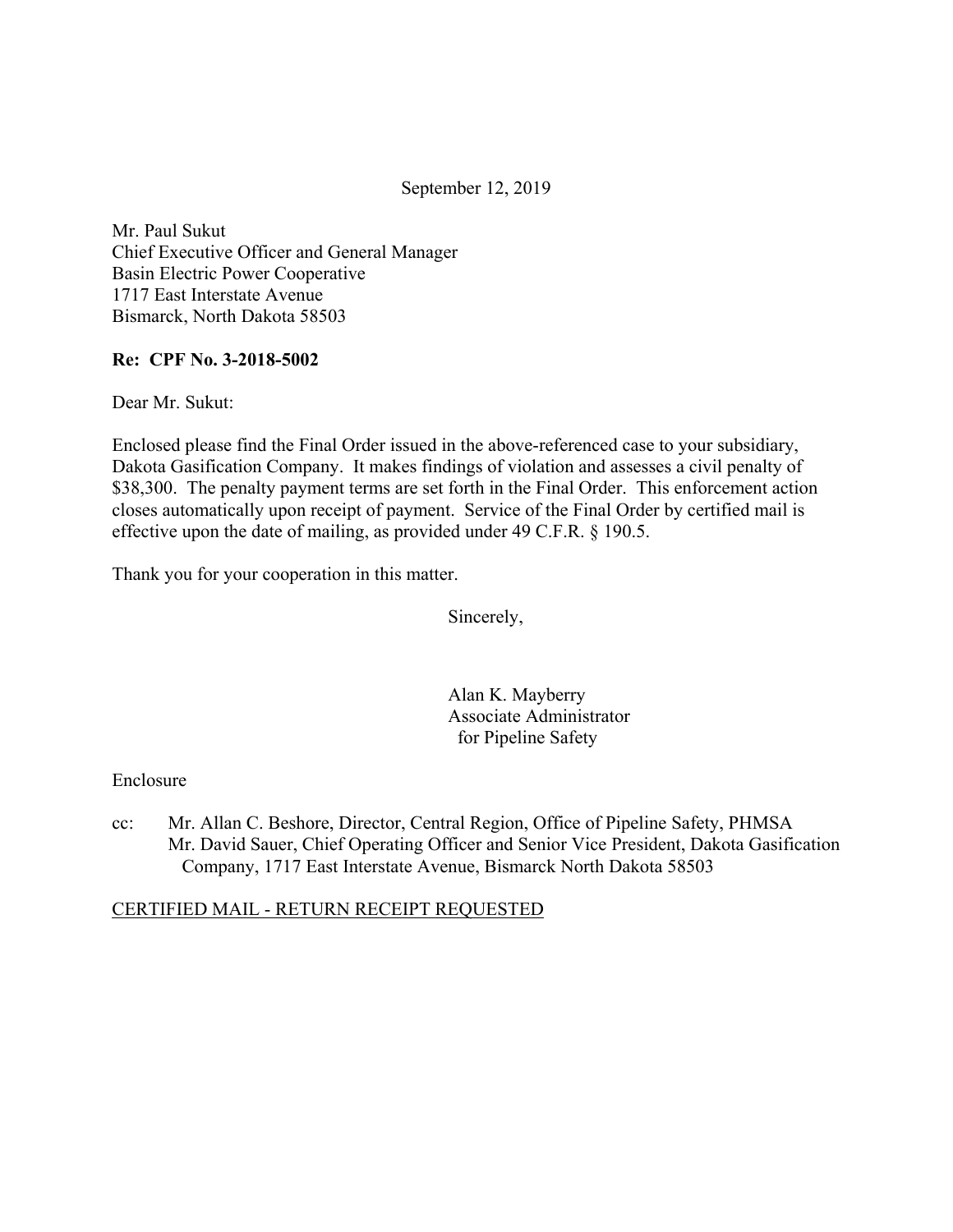### **U.S. DEPARTMENT OF TRANSPORTATION PIPELINE AND HAZARDOUS MATERIALS SAFETY ADMINISTRATION OFFICE OF PIPELINE SAFETY WASHINGTON, D.C. 20590**

**)**

 **)**

**)**

**In the Matter of )**

Dakota Gasification Company,  $\qquad \qquad$  (PF No. 3-2018-5002) **a subsidiary of Basin Electric Power Cooperative, )** 

 $\overline{\phantom{a}}$ 

**\_\_\_\_\_\_\_\_\_\_\_\_\_\_\_\_\_\_\_\_\_\_\_\_\_\_\_\_\_\_\_\_\_\_\_\_\_\_\_\_\_\_\_\_\_\_** 

**Respondent. )** 

<u>.</u>

### **FINAL ORDER**

From January 30 through May 12, 2017, pursuant to 49 U.S.C. § 60117, representatives of the Pipeline and Hazardous Materials Safety Administration (PHMSA), Office of Pipeline Safety (OPS), conducted an on-site pipeline safety inspection of the facilities and records of Dakota Gasification Company (DGC or Respondent) near Beulah, North Dakota. DGC is a subsidiary of Basin Electric Power Cooperative, which operates a coal-gasification facility and synthetic natural gas and carbon dioxide pipelines in North Dakota and Canada.<sup>1</sup>

As a result of the inspection, the Director, Central Region, OPS (Director), issued to Respondent, by letter dated May 29, 2018, a Notice of Probable Violation and Proposed Civil Penalty (Notice). In accordance with 49 C.F.R. § 190.207, the Notice proposed finding that DGC had violated 49 C.F.R. §§ 195.577(a) and 195.440(c), and proposed assessing a civil penalty of \$38,300 for the alleged violations.

After requesting and receiving an extension of time, DGC responded to the Notice by letter dated October 5, 2018 (Response). The company did not contest the allegations of violation, but provided an explanation of its actions and requested that the proposed civil penalty be reduced or eliminated. Respondent did not request a hearing and therefore has waived its right to one.

# **FINDINGS OF VIOLATION**

In its Response, DGC did not contest the allegations in the Notice that it violated 49 C.F.R. Part 195, as follows:

**Item 1:** The Notice alleged that Respondent violated 49 C.F.R. § 195.577(a), which states:

<sup>1</sup> Dakota Gasification Company website, *available at* <https://www.dakotagas.com/about-us/at-a-glance>(last accessed Feb. 13, 2019).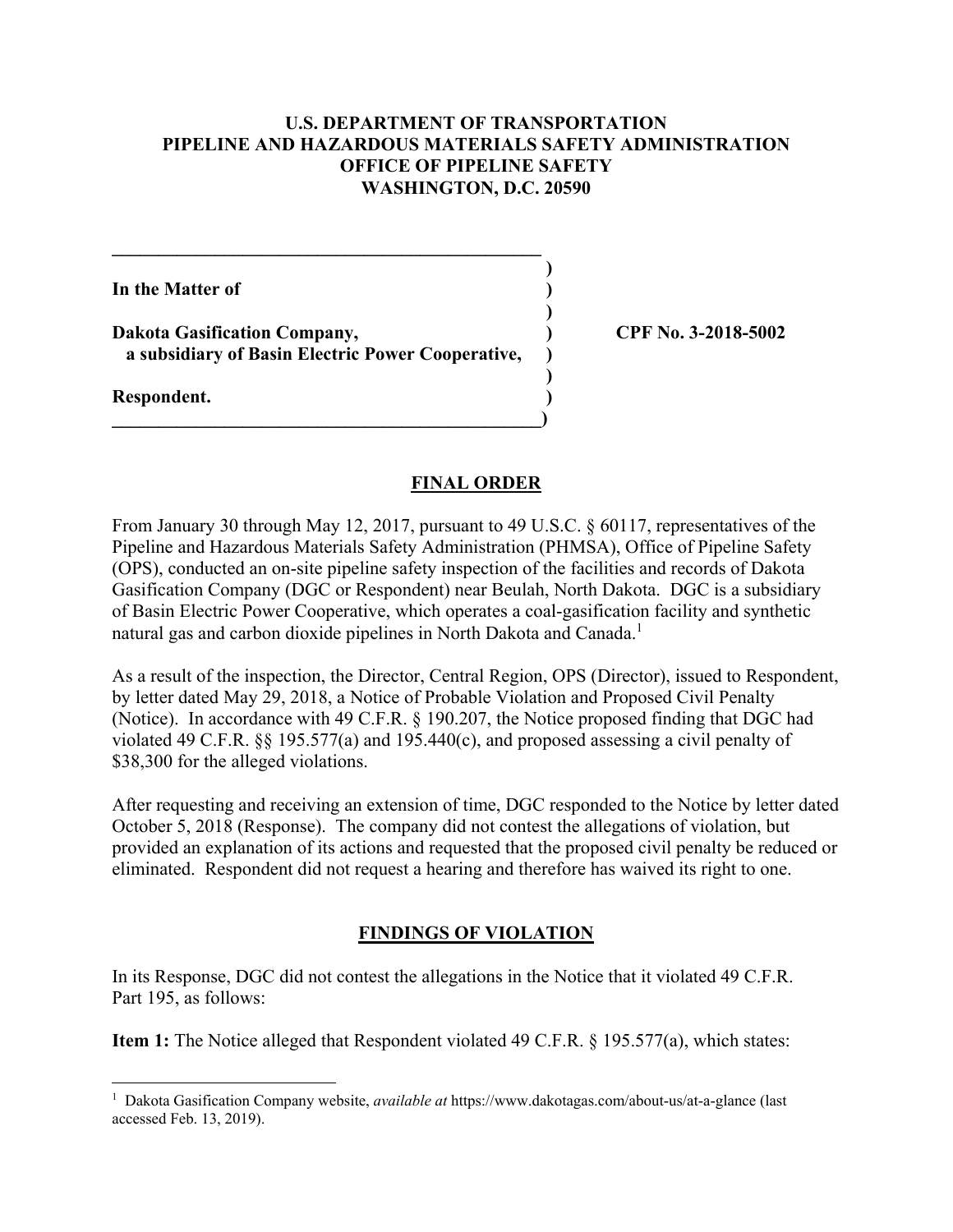### **§ 195.577 What must I do to alleviate interference currents?**

(a) For pipelines exposed to stray currents, you must have a program to identify, test for, and minimize the detrimental effects of such currents.

The Notice alleged that Respondent violated 49 C.F.R. § 195.577(a) by failing to alleviate interference currents with a program to identify, test for, and minimize the detrimental effects of such currents. Specifically, the Notice alleged that two locations on DGC's pipelines showed alternating current (AC) voltage readings over four volts. Based on such readings, the Notice alleged that DGC should have reasonably foreseen interference currents at those locations, but did not take protective measures to isolate the pipelines from detrimental current sources.

Respondent did not contest this allegation of violation. Accordingly, based upon a review of all of the evidence, I find that Respondent violated 49 C.F.R. § 195.577(a) by failing to alleviate interference currents with a program to identify, test for, and minimize the detrimental effects of such currents.

**Item 2:** The Notice alleged that Respondent violated 49 C.F.R. § 195.440(c), which states:

### **§ 195.440 Public awareness.**

 $(a) \ldots$ 

 (c) The operator must follow the general program recommendations, including baseline and supplemental requirements of API RP 1162, unless the operator provides justification in its program or procedural manual as to why compliance with all or certain provisions of the recommended practice is not practicable and not necessary for safety.

The Notice alleged that Respondent violated 49 C.F.R. § 195.440(c) by failing to follow the general program recommendations, including baseline and supplemental requirements of American Petroleum Institute (API) Recommended Practice (RP) 1162, unless it provided justification in its program or procedural manual as to why compliance with all or certain provisions of the RP is not practicable and not necessary for safety. Section 8.4 of RP 1162 states, in relevant part:

## **8.4 MEASURING PROGRAM EFFECTIVENESS**

 whether the actions undertaken in implementation of this RP are achieving Operators should assess progress on the following measures to assess the intended goals and objectives:

- Whether the information is reaching the intended stakeholder audiences
- If the recipient audiences are understanding the messages delivered
- Whether the recipients are motivated to respond appropriately in alignment with the information provided
- If the implementation of the Public Awareness Program is impacting bottom-line results (such as reduction in the number of incidents caused by third-party damage). . . .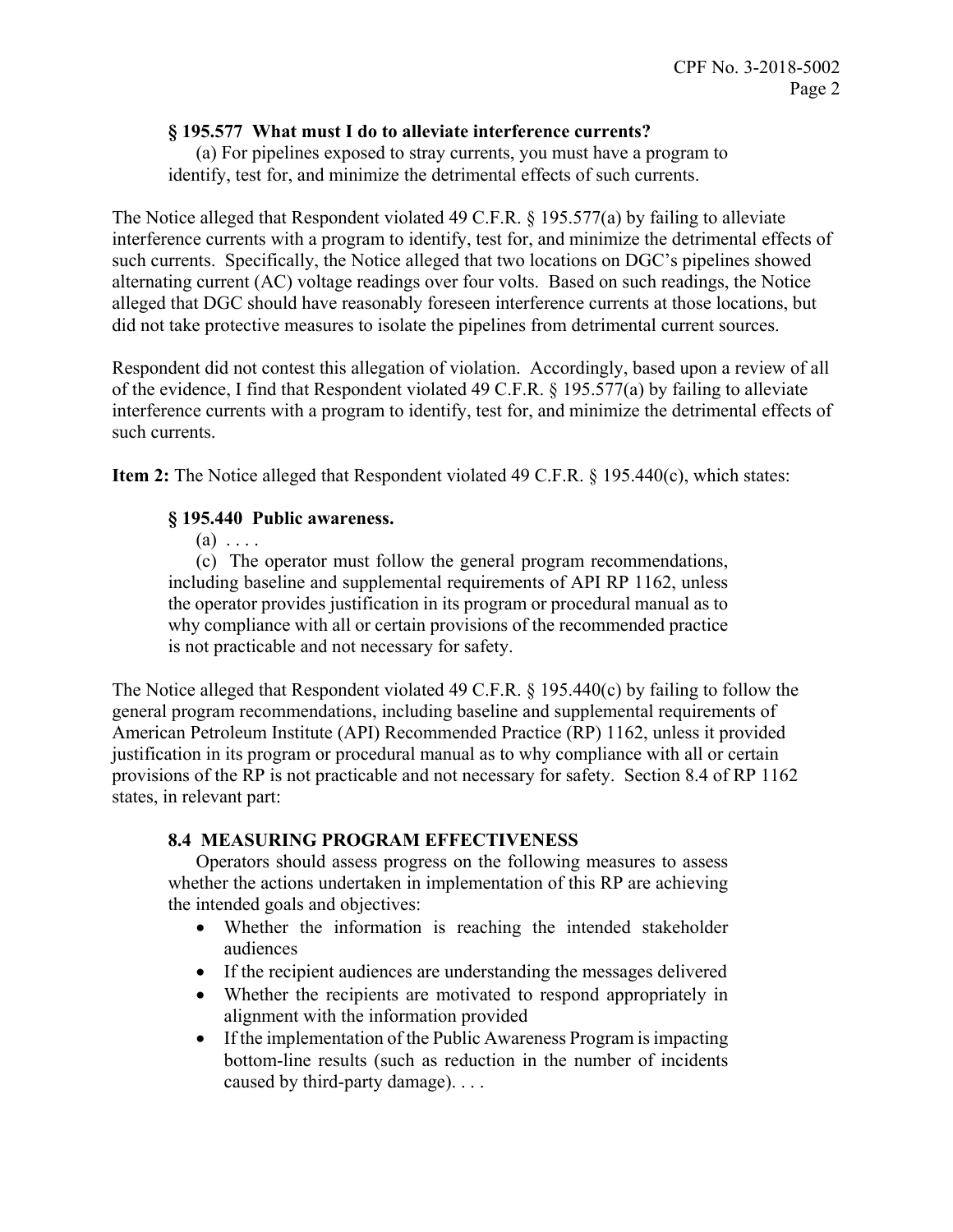Specifically, the Notice alleged that DGC did not perform a written effectiveness evaluation in 2016 for the recipient audience, as required by its own public awareness plan. DGC's records contain only survey responses, with no assessment as to whether the actions undertaken in implementing RP 1162 were actually achieving the intended goals and objectives.

Respondent did not contest this allegation of violation. Accordingly, based upon a review of all of the evidence, I find that Respondent violated 49 C.F.R. § 195.440(c) by failing to follow the general program recommendations, including baseline and supplemental requirements of API RP 1162, and did not provide justification in its program or procedural manual as to why compliance with all or certain provisions of the RP is not practicable and not necessary for safety.

These findings of violation will be considered prior offenses in any subsequent enforcement action taken against Respondent.

## **ASSESSMENT OF PENALTY**

Under 49 U.S.C. § 60122, Respondent is subject to an administrative civil penalty not to exceed \$200,000 per violation for each day of the violation, up to a maximum of \$2,000,000 for any related series of violations.<sup>2</sup> In determining the amount of a civil penalty under 49 U.S.C. § 60122 and 49 C.F.R. § 190.225, I must consider the following criteria: the nature, circumstances, and gravity of the violation, including adverse impact on the environment; the degree of Respondent's culpability; the history of Respondent's prior offenses; any effect that the penalty may have on its ability to continue doing business; and the good faith of Respondent in attempting to comply with the pipeline safety regulations. In addition, I may consider the economic benefit gained from the violation without any reduction because of subsequent damages, and such other matters as justice may require. The Notice proposed a total civil penalty of \$38,300 for the violations cited above.

**Item 1:** The Notice proposed a civil penalty of \$19,300 for Respondent's violation of 49 C.F.R. § 195.577(a), for failing to alleviate interference currents with a program to identify, test for, and minimize the detrimental effects of such currents. DGC requested reduction or elimination of the proposed civil penalty, based on AC current readings taken during digs performed after the PHMSA inspection, the lack of adverse impacts caused by the violation, the purportedly minor nature of the violation, and the fact that DGC had "put considerable time and resources into achieving compliance both during and after the inspection."3 DGC indicated that it had contracted with a third-party consultant to model AC interference on the pipeline and that in the event of any abnormalities, it would take necessary mitigative action.<sup>4</sup>

While I acknowledge and commend the corrective actions taken by the company, these actions

 $\overline{a}$ 

<sup>2</sup> These amounts are adjusted annually for inflation. *See* 49 C.F.R. § 190.223; Revisions to Civil Penalty Amounts, 83 Fed. Reg. 60732, 60744 (Nov. 27, 2018).

<sup>&</sup>lt;sup>3</sup> Response, at 1.

<sup>&</sup>lt;sup>4</sup> *Id.* The company stated that the modeling was expected to be completed by June 30, 2019, and that any mitigative work would be complete before the annual cathodic-protection survey in 2020.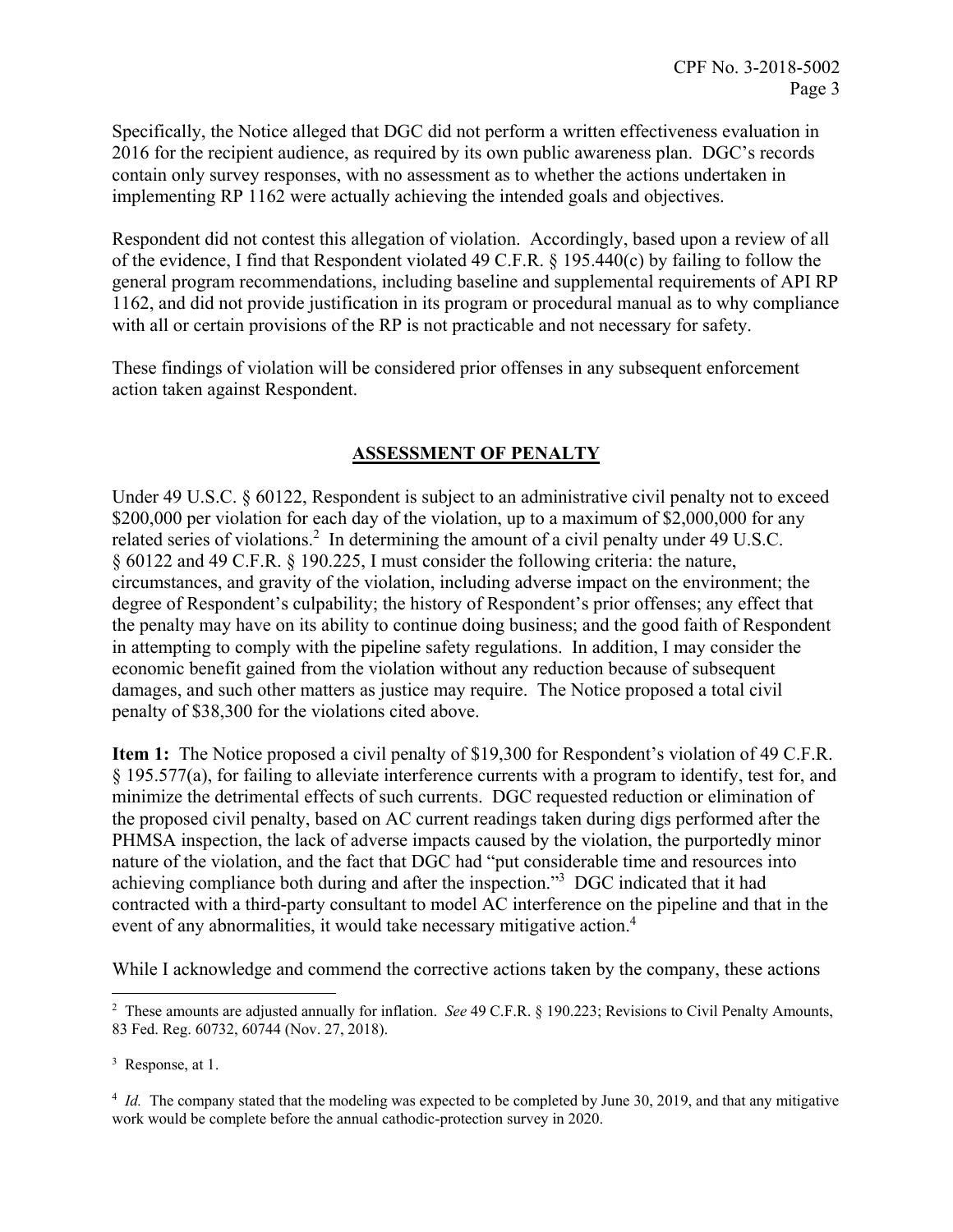were taken in response to regulatory requirements noted during the PHMSA inspection and were ones that any prudent operator would take. To ensure compliance, PHMSA intends to follow up on these modeling results and the timely completion of any needed mitigation work.

Finally, I would also note that the Violation Report already took into account the reduced gravity of the violation, stating that "pipeline safety was minimally affected."5 Therefore, no further reduction is warranted. Respondent has not shown any other circumstances that would justify any further reduction. Accordingly, having reviewed the record and considered the assessment criteria, I assess Respondent a civil penalty of \$19,300 for violation of 49 C.F.R. § 195.577(a).

**Item 2:** The Notice proposed a civil penalty of \$19,000 for Respondent's violation of 49 C.F.R. § 195.440(c), for failing to follow general program recommendations, including baseline and supplemental requirements of API RP 1162, and did not provide justification in its program or procedural manual as to why compliance with all or certain provisions of the RP is not practicable and not necessary for safety. DGC requested reduction or elimination of the proposed civil penalty, based on a program-effectiveness evaluation performed after issuance of the Notice and the purportedly minor nature of the violation. The company also noted that it had "no prior offenses under 49 CFR  $\S$  195.440(c)."<sup>6</sup> While I acknowledge and commend the corrective actions taken by the company, these actions were taken in response to regulatory requirements after the Notice was issued. I would also note that PHMSA did not propose an enhanced penalty based upon prior violations of this particular regulation.

I must also emphasize the importance of public awareness programs. Of particular significance is the requirement that operators periodically review their programs for effectiveness and enhance the programs as necessary. Finally, Respondent has not shown any other circumstances that would justify reduction of the proposed civil penalty. Accordingly, having reviewed the record and considered the assessment criteria, I assess Respondent a civil penalty of \$19,000 for violation of 49 C.F.R. § 195.440(c).

In summary, having reviewed the record and considered the assessment criteria for each of the Items cited above, I assess Respondent a total civil penalty of **\$38,300**.

Payment of the civil penalty must be made within 20 days of service. Federal regulations (49 C.F.R. § 89.21(b)(3)) require such payment to be made by wire transfer through the Federal Reserve Communications System (Fedwire), to the account of the U.S. Treasury. Detailed instructions are contained in the enclosure. Questions concerning wire transfers should be directed to: Financial Operations Division (AMK-325), Federal Aviation Administration, Mike Monroney Aeronautical Center, 6500 S MacArthur Blvd, Oklahoma City, Oklahoma 79169. The Financial Operations Division telephone number is (405) 954-8845.

Failure to pay the \$38,300 civil penalty will result in accrual of interest at the current annual rate in accordance with 31 U.S.C. § 3717, 31 C.F.R. § 901.9 and 49 C.F.R. § 89.23. Pursuant to those same authorities, a late penalty charge of six percent (6%) per annum will be charged if

 5 Pipeline Safety Violation Report (Violation Report), (May 29, 2018) (on file with PHMSA), at 8.

<sup>&</sup>lt;sup>6</sup> Response, at 2.